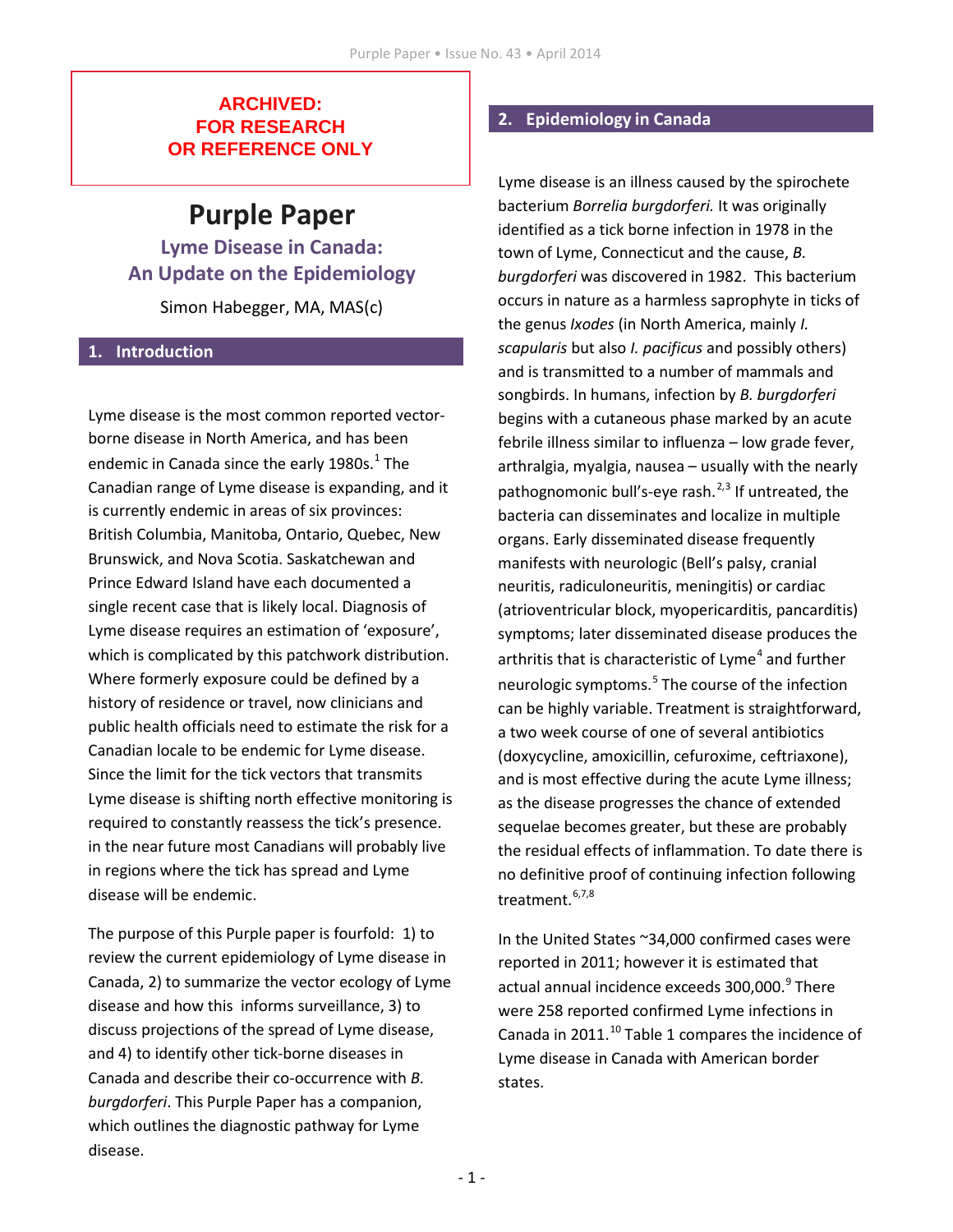| <b>Canadian province</b>                           | <b>Incidence</b>               | <b>American state</b> | Incidence <sup>11</sup> |  |
|----------------------------------------------------|--------------------------------|-----------------------|-------------------------|--|
| British Columbia <sup>12</sup>                     | less than 0.5                  | Washington            | 0.2                     |  |
|                                                    | Oregon                         |                       | 0.1                     |  |
|                                                    |                                | 0.0<br>Idaho          |                         |  |
| Alberta <sub>13</sub><br>(average 1998-2012)       | 0.05                           | Montana               | 0.6                     |  |
| Saskatchewan <sup>14</sup><br>(historic total)     | 'occasional sporadic<br>cases' | North Dakota          | 1.4                     |  |
| Manitoba15                                         | 0.64                           | Minnesota             | 16.9                    |  |
|                                                    |                                | Wisconsin             | 23.9                    |  |
|                                                    |                                | Michigan              | 0.8                     |  |
|                                                    |                                | Ohio                  | 0.4                     |  |
| Ontario (2010) <sup>16</sup>                       | 0.72                           | New York              | 10.4                    |  |
| Quebec $17$                                        | 0.21                           | Vermont               | 61.7                    |  |
| New Brunswick <sup>18</sup><br>(average 2005-2012) | 0.27                           | New Hampshire         | 75.9                    |  |
| Nova Scotia (2011) <sup>19</sup>                   | 5.8                            | Maine                 | 66.6                    |  |

#### **Table 1. Lyme disease incidence in Canada and the United States (cases/100,000, except where noted)**

#### **Table 2. Annual reported cases in endemic Provinces**

| <b>Province</b> <sup>a</sup>             | # Annual cases <sup>b</sup>    | %<br>Indigenous<br>infections <sup>c</sup> | <b>Province</b>                                 | # Annual cases   Indigenous | %<br>infections          | <b>Province</b>                              | # Annual<br>cases | %<br>Indigenous<br>infections |
|------------------------------------------|--------------------------------|--------------------------------------------|-------------------------------------------------|-----------------------------|--------------------------|----------------------------------------------|-------------------|-------------------------------|
| <b>British</b><br>Columbia <sup>20</sup> | 18 (2012)                      | 50%                                        | Ontario                                         | 95 (2010)                   | 74% <sup>21</sup>        | <b>Prince Edward</b><br>Island <sup>22</sup> | 3 total<br>cases  | 33%                           |
| Alberta                                  |                                | 0%                                         | Quebec                                          | 17 (2012)                   | $22.5\%$ <sup>d,23</sup> | Newfoundland <sup>24</sup>                   |                   | 0%                            |
| Saskatchewan                             | 'occasional sporadic<br>cases' | 1 likely                                   | <b>New</b><br><b>Brunswick</b><br>(av. 2005-12) | $\mathcal{P}$               | unknown                  |                                              |                   |                               |
| Manitoba                                 | 13 (2013)                      | 69.5% <sup>25</sup>                        | Nova Scotia                                     | 35 (2011)                   | 84%                      |                                              |                   |                               |

<sup>&</sup>lt;sup>a</sup> Unless noted, sources are the same as the previous table.

 $<sup>b</sup>$  Confirmed cases for the most recent year available.</sup>

 $c$  This figure does not correspond to the same year as the # annual cases and often represents combined data from several years, or a provincial estimate that does not outline data boundaries.

 $^{\text{d}}$  This is the historical average – recently, the proportion of endemic local infections has risen above 50%.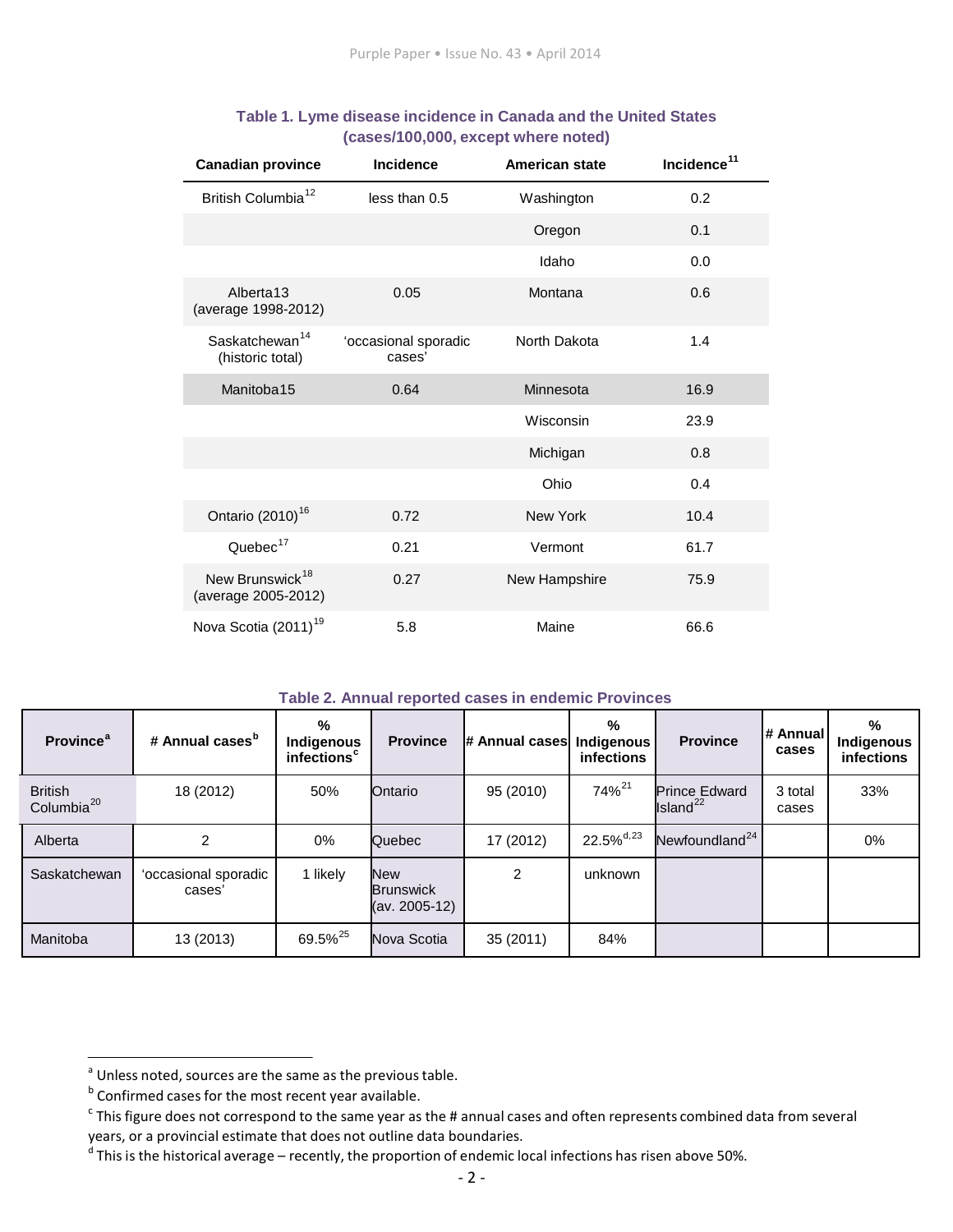The focal nature of the reported cases and the tenyear incidence trend (cases/100,000) of Lyme disease across Nova Scotia's Regional Health Authorities is depicted in Figure 1.





### **3. Vector Biology and Ecology**

The causative agent of Lyme disease in North America*, B. burgdorferi,* is an obligate parasite that cycles between ticks of the genus *Ixodes* and small mammals or birds.<sup>26</sup> At the public health level, epidemiological tick surveillance identifies changing vector biology and ecology: it enables effective surveillance for *B. burgdorferi*, and predicts future trends.

*Ixodes scapularis*, the blacklegged tick, is the primary tick vector of *B. burgdorferi* in Central and Northeastern North America, and *Ixodes pacificus*, the western blacklegged tick, is the primary tick vector in the Pacific Northwest. Common hosts of *I. scapularis* include a wide range of mammals, lizards, and birds <sup>27</sup> – of these, competent vectors for *B. burgdorferi* include multiple species <sup>28</sup> of mouse, rat, shrew, chipmunks, squirrels, and at least nine species<sup>e</sup> of passerine birds<sup>29</sup>. The white-footed mouse (*Peromyscus leucopus*) is particularly important in anthropogenic habitats.<sup>30,31</sup> Humans,

deer, and other large mammals are not often reservoirs for transmission of the *B. burgdorferi*. 27 White-tailed deer have a dual role in the natural prevalence of Lyme disease: they are an important host for adult ticks and contribute to denser tick populations; but at the same time they do not transmit Lyme disease, and may reduce infection in ticks through zooprophylaxis. 60

A third tick, *Ixodes uriae* (the seabird tick) is a potential vector along the Atlantic seaboard. Ten of 61 *I. uriae* ticks from Gull Island, Newfoundland, were found to be positive for *B. garinii*, a vector of European Lyme borreliosis. <sup>32</sup> This could introduce *B.*  garinii into Canadian mammalian populations,<sup>33</sup> and cause Lyme borreliosis in North America with significantly divergent symptoms.

*Ixodes* ticks have three life stages – larva, nymph, and adult – each feed on blood; and all three stages are capable of receiving or transmitting *B. burgdorferi*. Eggs hatch into larvae in late spring or summer, seek small mammal hosts and feed once; if successful, they moult into nymphs and remain quiescent through the winter. The next spring these nymphs seek and feed again; in the fall they moult into adults, and search out larger mammals, particularly deer, to feed on for a final time. After this they mate, lay their eggs, and die.<sup>34</sup>

Within this life cycle, tick nymphs are the primary transmitter of *B. burgdorferi* to humans. 35,36 Recently-hatched larvae become infected when they feed on an infected host; after moulting into nymphs they search out a second host, and it is this stage that returns the infection to a vertebrate host that may (many rodents, some birds) or may not (humans, white-tailed deer) be a competent vector. This completes the cycle of Lyme disease. The adult female tick can be infective but is less important for human transmission; being larger than the nymph, she is more likely to be found and removed.<sup>37</sup>

*Ixodes* ticks thrive in the following conditions, 38 apparently particularly where they are expanding into marginal territory:

<sup>&</sup>lt;sup>e</sup> Bewick's wren, common yellowthroat, dark-eyed junco, Oregon junco, red-winged blackbird, song sparrow, Swainson'sthrush, swamp sparrow, white-throated sparrow (Scott et al., 2012).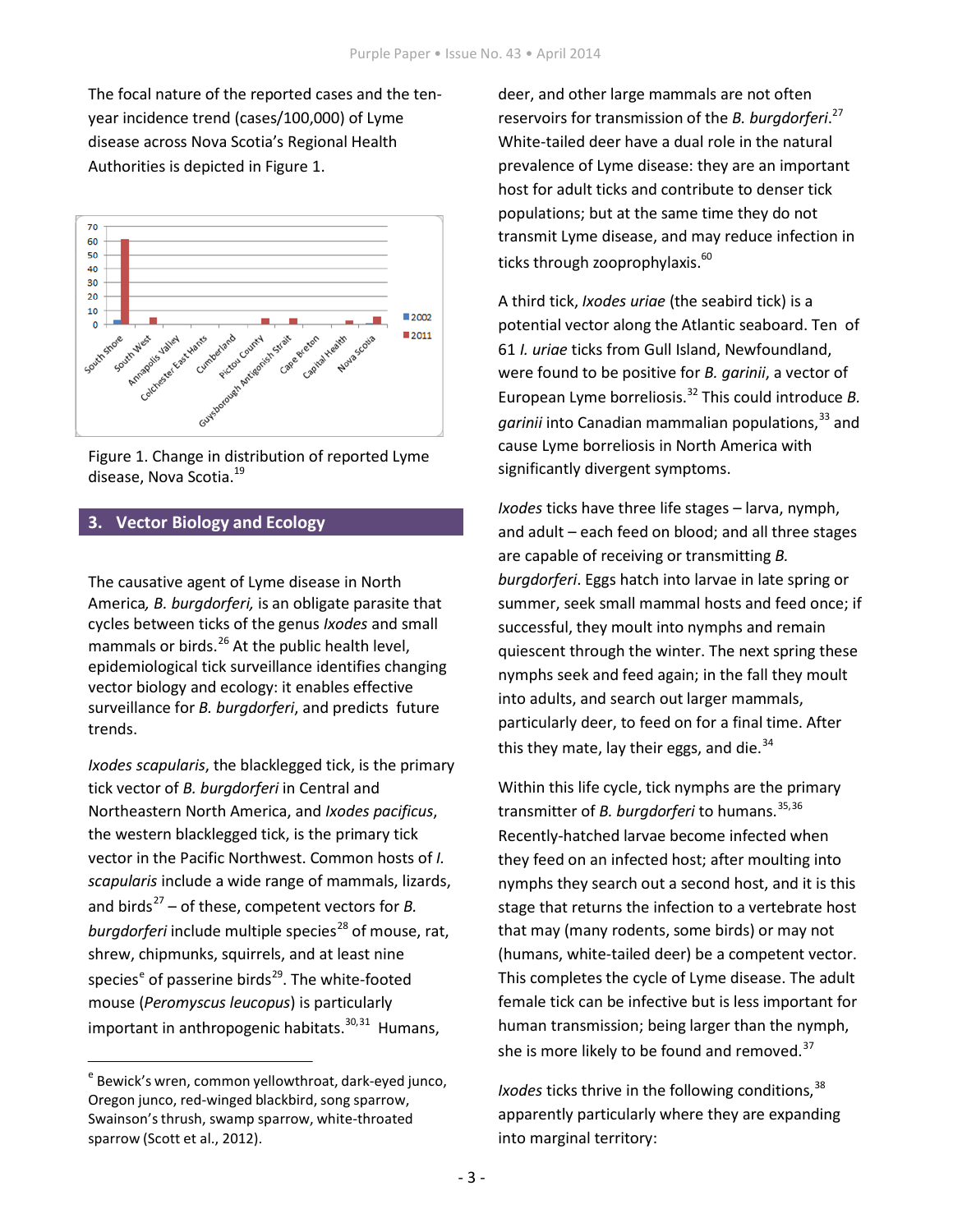- humid leaf litter, particularly in deciduous forests
- forest patches
- lower elevation
- wetlands and their borders
- high populations of deer and small rodents

There is an association between several vectors of Lyme disease (e.g. white-footed mouse and eastern chipmunk) and mixed-use, quasi-urban, fragmented habitats.<sup>39</sup> These frequently support high densities of deer and rodents in close proximity to humans. The appearance and rapid spread of Lyme disease in New England over the past 40 years, for example, is likely related to the wide-scale abandonment of agriculture<sup>40, 41</sup> and the development of a patchy ecological landscape that combines suburbia with forest fragments. There is a debate<sup>39</sup> about the relative importance of deer and small rodents, especially *Peromyscus* species and shrews. Isolated patches as small as 50 hectares have been shown to sustain stable transmission of *B. burgdorferi*  between ticks and hosts<sup>42</sup>, and Lyme should not be considered only a rural infection.

#### **4. Tick Surveillance**

There are two levels of surveillance for Lyme disease. The first is for populations of *I. scapularis*  (in British Columbia, *I. pacificus*). Finding a population of *I. scapularis* is a sign that Lyme disease will likely become endemic. The second stage is testing local *Ixodes* ticks for *B. burgdorferi*, which is a direct measurement of current risk.

Passive surveillance depends upon people submitting ticks for identification and testing. It can be highly effective, and is the primary method used in Alberta and Saskatchewan, where Lyme disease is not yet endemic. It requires a local specialist to separate *Ixodes* ticks from other species; relevant specimens are sent to a laboratory to be tested for *B. burgdorferi*.

Active surveillance is appropriate for areas that are suspected of becoming endemic. A white cloth is systematically dragged to pick up questing ticks; potential sites include leaf litter, grass, brushy areas and lawns. The ticks collected must then be picked off and identified; *Ixodes* ticks (nymphs and adults) would then be submitted for testing for *B. burgdorferi*. Tick behaviour is highly responsive to local seasonality and surveillance must be timed to coincide with questing activity of tick nymphs.

When submitting a tick for testing, at least 24 hours, and normally more, are required.



Figure 2. The probability of transmission increases as the tick remains attached (Ontario Ministry of Health and Long-Term Care, 2013).

There are several variables that can inform basic surveillance planning and local announcements. Simple enumeration of the population density of *I. scapularis* nymphs is an excellent indicator of human risk;<sup>35</sup> and as an adjunct, keeping records of the number of ticks submitted for identification/human population can identify emerging *I. scapularis* populations. <sup>43</sup> Large numbers of uninfected blackleg ticks are likely to represent an emerging population – this form of passive surveillance can provide a crowd-sourced data set on the respective movements of *I. scapularis* and *B. burgdorferi*.

White-tailed deer populations correlate with *I. scapularis* populations. Population measures of small rodents can be particularly useful, and one line of research found that two measurements best predicted local risk: populations of white-footed mice and chipmunks the previous year, and acorn density from two years previous. <sup>44</sup> GIS tools that take into account vegetation, soil type, ground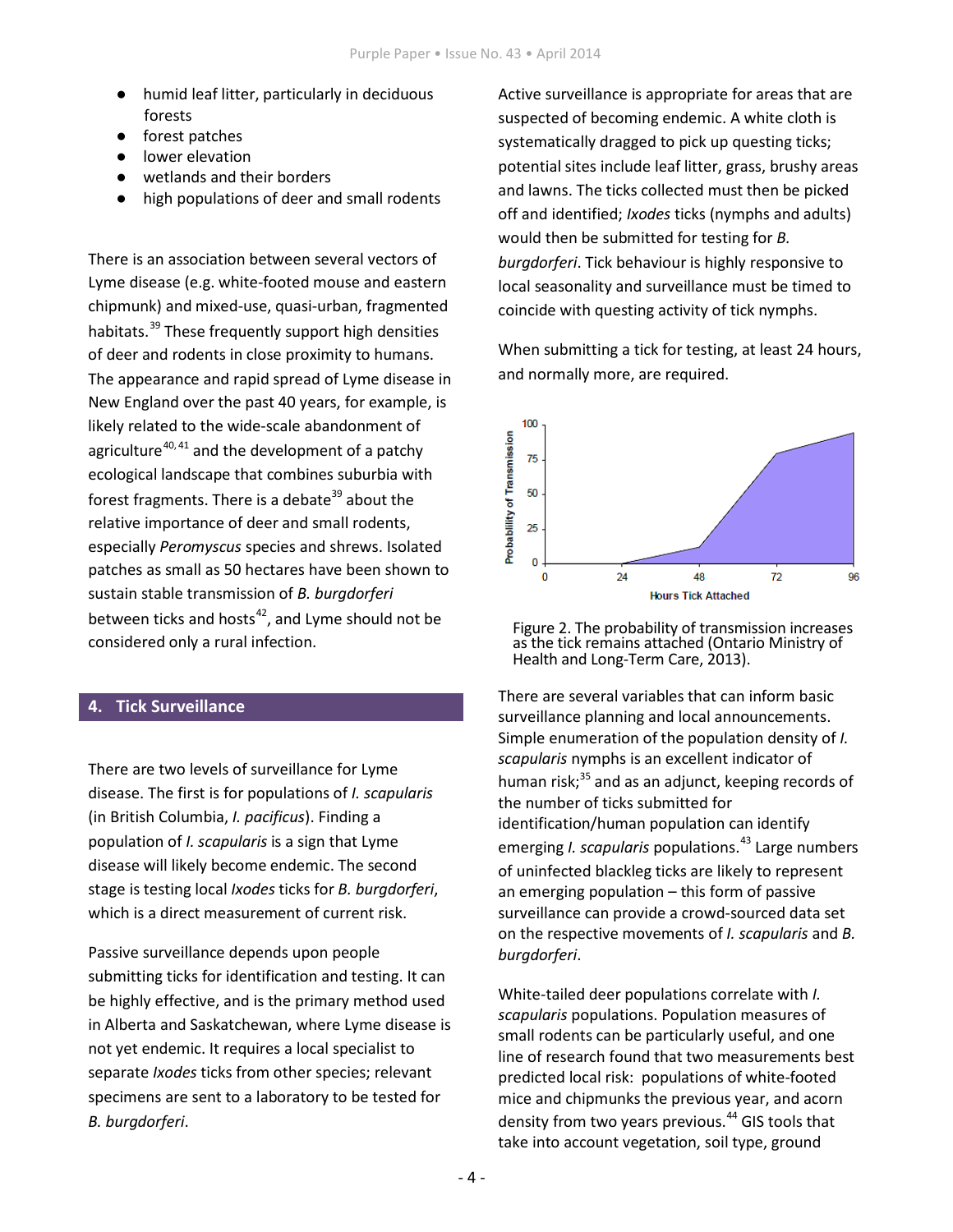moisture, and other variables can be useful as well. $^{45}$ 

Piesman<sup>42</sup> emphasizes possibly the most important factor for local management of surveillance, control, and health promotion – the strong association of *I. scapularis* with leaf litter.

### **5. Current Distribution in Canada and Potential for Change**

'Endemicity' of Lyme disease in an area is an important element of diagnosis – knowledge of this lets the clinician estimate a patient's exposure and treat some clinical cases presumptively. PHAC defines an endemic site as follows:<sup>46</sup>

*A confirmed Lyme disease endemic area is defined as a locality where active surveillance has detected i) reproducing populations of the tick vector as confirmed by the presence of all three stages (larva, nymph and adult) on resident animals or in the environment for at least 2 consecutive years; and ii) the agent of Lyme disease (B. burgdorferi) in ticks and/or wild animal hosts collected from the locality as evidenced by culture or molecular method, (specific PCR) or immunofluorescent antibody staining (IFA).*

*A suspected Lyme disease endemic area is a locality where active field surveillance has revealed the presence of multiple ticks at one or more visits suggesting that the tick vector is becoming established, and where B. burgdorferi has been detected in ticks or animals collected from the site.*

The actual definition of an endemic area is left up to provincial authorities. There are two approaches that can be taken.

- 1. Site-based. This approach defines any site which meets PHAC criteria as endemic.
- 2. Region-based. This approach assumes that surveillance is partial, that tick populations expand and contract without observation, and that the presence of a single population carrying *B. burgdorferi* indicates the likelihood of other populations.

Nova Scotia offers an excellent illustration of how these two approaches differ. As noted in a recent provincial report:<sup>19</sup>

*The first endemic tick populations in Nova Scotia were identified in Lunenburg County in 2003, in the localities of Garden Lots, Blue Rocks, First Peninsula, and Heckman's Island. The second endemic area, Admiral's Cove Park in Bedford, Halifax County, was identified in 2006. In 2008, Gunning Cove, Shelburne County, was declared an endemic area. In August 2010, areas around Melmerby Beach, Egerton, Kings Head, and Pine Tree within Pictou County were declared endemic. The fifth endemic area to be named in Nova Scotia was Gavelton, Yarmouth County, in December 2011.*

A site-based definition would restrict exposure around Halifax to Admiral's Cove Park.

If a less strict definition of 'endemic' is adopted, then human 'exposure' can be estimated by behaviour within a broader region, not visitations to specifically defined areas. This is the approach that Nova Scotia has adopted; its map of public health areas covers the entire Capital region, indicating that a broad range of activities in this area is a clinical indication of exposure. The value of this is in heightened suspicion for Lyme disease in clinicians; the drawback is, presumably, an increase in testing of people who are negative. Whether it is worthwhile depends on local conditions. For example, this approach has basically been adopted for the Montérégie region south of Montreal, where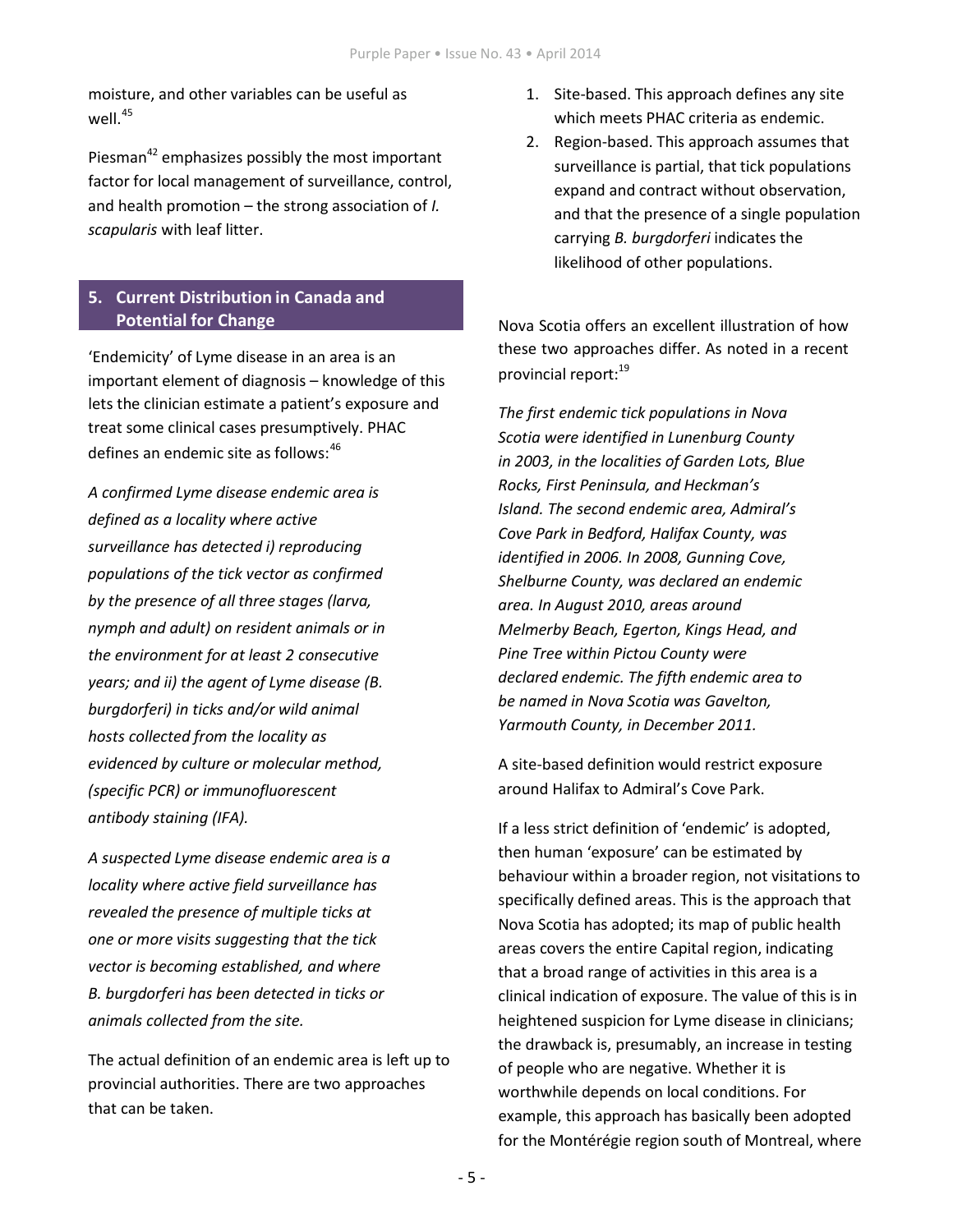a large number of incipient *I. scapularis* populations have been documented and tick distribution and infection is a fluctuating mosaic; PHAC's report is '5 known endemic areas', and gives no more detailed information. <sup>46</sup> There is, however, no map that mormalism there is, now ever, no map that mammals.<sup>52</sup> Lyme disease establishment occurs in reflects this.

Finally, a reliance on defined endemic sites can be misleading. *Ixodes* ticks are continually being carried by their hosts deep into Canada; *I. scapularis* has been identified from every province, in one instance from Slave Lake, Alberta, a distance of 1760 kilometers from the nearest recognized population of ticks. <sup>47</sup> An estimated 45 million to 175 million *I. scapularis* ticks enter Canada in this manner every year and approximately 12%-15% of these adventitiously dispersed ticks are positive for *B. burgdorferi.* 48, <sup>49</sup> There are at least two possible human infections from this mechanism, in Saskatchewan and Prince Edward Island.

### **6. Future Increases**

Research suggests that in recent years the most significant predictor of change in the incidence of Lyme disease in the United States is latitude;<sup>50</sup> southern states have seen a decrease and northern states an increase in incidence. This is entirely congruent with the recent spread of *I. scapularis*  into Canada, and the establishment of breeding populations and local transmission of *B. burgdorferi*. The presence of this tick is the simplest measure for Lyme disease risk; today it is found in southern Manitoba, along a long discontinuous line stretching from southern Ontario to Montérégie, two sites in New Brunswick, and a substantial area of Nova Scotia. Its territory is approaching all the major population centres between Windsor and Halifax. One study estimates that the frontier of *I. scapularis*  in Eastern Canada is expanding at 46 km/year.<sup>51</sup> This is independent of *B. burgdorferi* introduction; but it is predicted that by 2020 80% of the population of Eastern Canada (including Manitoba) will be living in

a region supporting established populations of *Ixodes* ticks.

Ticks can be introduced in anomalous populations by bird dispersal or carried over the ground by land two phases. During the first, *I. scapularis* ticks establish a breeding population; this can be highly focal. Given an endemic population of tick hosts, the likelihood of *B. burgdorferi* eventually being introduced is quite high; the constant 'rain' of ticks from birds provides a founder source for the bacteria, and potential mammalian vectors are common in Canada. It is estimated that in eastern Canada the normal lag between the establishment of an *I. scapularis* population and the introduction of *B. burgdorferi* will be ~5 years, and in central Canada ~3 years.<sup>53</sup>

In British Columbia the opportunity for expansion is less, given that the endemic areas already cover the main population centres: Vancouver and the Lower Mainland, Victoria and southern Vancouver Island $^{12}$ . Beyond the short-term prospectus, Brownstein et. al.<sup>54</sup> estimate that by the 2080s northern Ontario and northern Manitoba might be suitable habitat for *I. scapularis*.

### **7. Similar Tick-borne Diseases**

Five distinct tick-borne illnesses are transmitted by *I. scapularis* in the northeastern United States: Lyme disease (*Borrelia burgdorferi*), babesiosis (*Babesia microti*), human granulocytic anaplasmosis (*Anaplasma phagocytophilum*), deer tick virus encephalitis, and *Borrelia miyamotoi* meningoencephalitis. <sup>55</sup> This section will examine the co-occurrence of these and other non-Lyme tickborne illnesses.

*Babesiosis –* Babesiosis is transmitted by *I. scapularis*  and is caused by the protozoan parasite *Babesia microti* (rarely other *Babesia* species). Its distribution in North America largely coincides with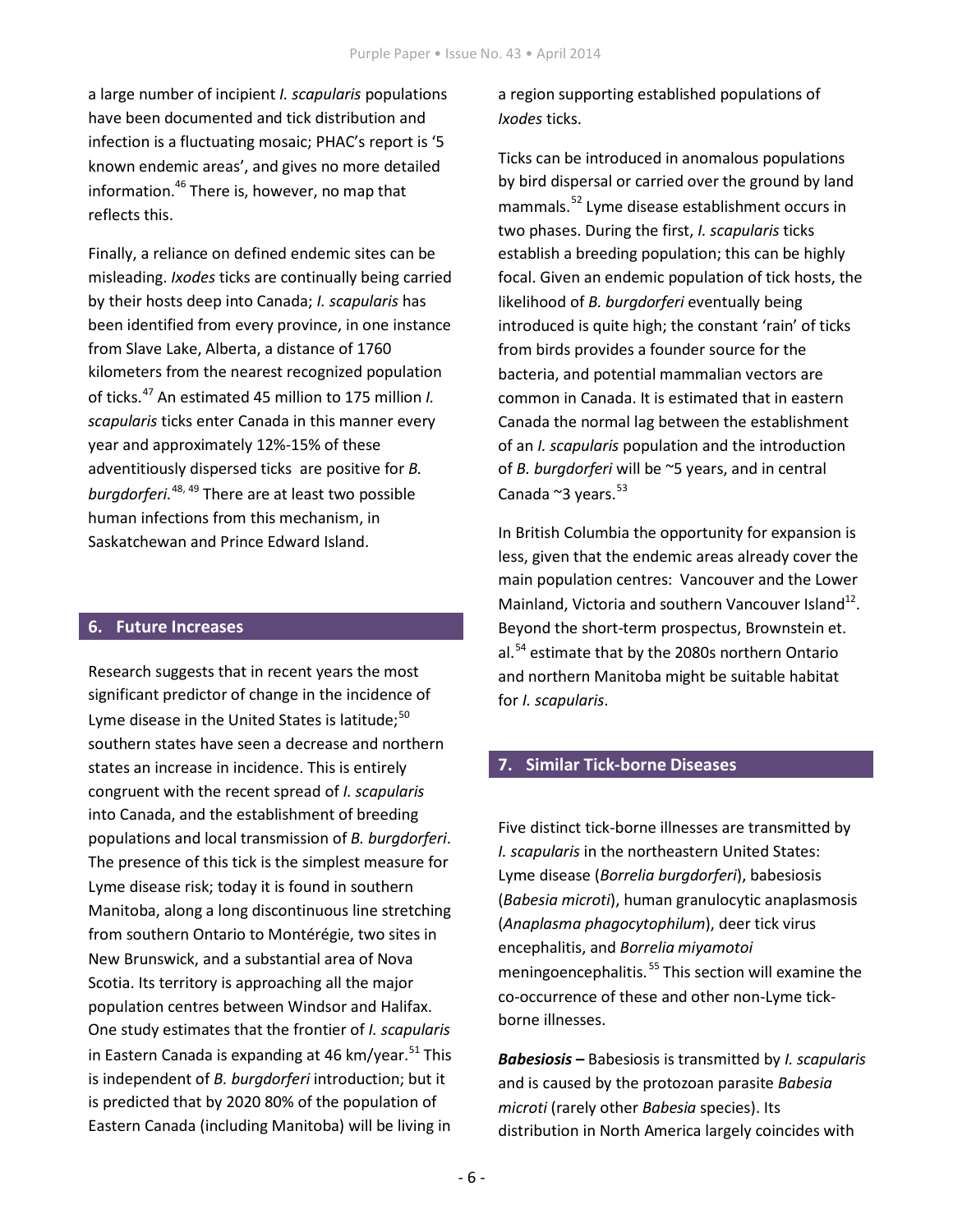that of Lyme disease. In one study between 2.9% and 6.2% of blacklegged ticks were infected with both diseases. 56,57 It produces general flu-like symptoms, but not an erythema migrans. Unlike Lyme disease, babesiosis can be transmitted vertically in both humans and tick vectors, and also through blood donation. It is a more severe infection than Lyme disease and particularly in splenectomized patients, can be fatal.

*Human Granulocytic Anaplasmosis –* HGA is transmitted by *I. scapularis* and *I. pacificus* in North America, and its distribution tracks that of Lyme disease at a much lower incidence. <sup>58</sup> It causes flulike symptoms that are typically more severe than in early Lyme disease, plus thrombocytopenia, leukopenia, and increased liver enzymes; HGA has no distinctive symptom and requires laboratory confirmation for diagnosis. <sup>59</sup> This zoonosis is becoming established in southwestern Quebec<sup>60</sup>. Between 2.3% and 10% of patients presenting with erythema migrans (acute Lyme disease) are coinfected with HGA.<sup>61</sup> Treatment for HGA is the same as for Lyme disease.

*Other Borrelia species, North America –* Tick-borne relapsing fever (TBRF) is caused by several non-Lyme *Borrelia* species: *B. hermsii*, *B. parkerii*, and *B. turicatae*. TBRF is an unusual infection in Canada and found largely in British Columbia, and seems to be associated with staying in rodent-infested cabins. Its symptoms are general, similar to Lyme disease without the bull's-eye rash, and can be marked by febrile periods of ~3 days with an interval of 7 days. TBRF is carried by various species of the soft tick, *Ornithodoros.*<sup>58</sup>

*B. miyamotoi*, only recently shown to infect humans, has now been documented from all regions of the United States where Lyme disease occurs, including the West Coast.<sup>62</sup> It can be mistaken for HGA<sup>58</sup> or Lyme disease. Its prevalence in ticks is one eighth that of Lyme disease.<sup>63</sup>

*Deer Tick Virus Encephalitis –* Powassan virus is the only North American member of the deer tick virus

complex. In North America it has two lineages, one carried by *I. scapularis* ticks (DTV lineage) and one carried by *I. cookei* and *I. marxi* (POW lineage). Evidence suggests it has expanded its range since 1977.<sup>64</sup> It is rare in humans and the initial symptoms are nonspecific but it is a more severe infection than Lyme with frequent l progression to life threatening neurological symptoms.<sup>58</sup>

*European Lyme borreliosis –* 85,000 cases of Lyme borreliosis are reported yearly in Europe. Countries with a notable incidence include Austria, Slovakia, Germany, Bulgaria, France, the Czech Republic, and areas that border the Baltic Sea; however, cases are reported from nearly every European country. As in North America, this disease is spread by *Ixodes* ticks that prefer deciduous woodlands with high humidity. 65

European tick-borne borreliosis is a cluster of diseases, caused by several species of *Borrelia*; primarily *B. afzelli* and *B. garinii*, but also *B. 66* <sup>61</sup> Treatment for HGA is the same *burgdorferi* and possibly *B. bavariensis.* Their symptoms are variable. When European borreliosis is suspected serological testing with the C6 Elisa either as a stand-alone test<sup>67</sup> or as the second tier following a first tier WCS Elisa, <sup>68</sup> is preferred.

> *Ehrlichiosis –* Ehrlichiosis presents with features similar to HGA, but it is transmitted by *Amblyomma americanum,* the Lone Star tick and found primarily in the South and Southwestern United States.<sup>58</sup> Three species of *Ehrlichia*, *E. ewingii*, *E. chaffeensis and E. muris cause human illness*. The Lone-Star tick appears to be expanding its presence and has been found in southern Ontario but little is known about the epidemiology of this tick.

### *STARI (Southern Tick-Associated Rash Illness) –*

STARI is an illness caused by an unknown organism (possibly *Borrelia lonestari*), associated with the bite of the Lone-Star tick; <sup>69</sup> it produces a classic bull's-eye rash but rarely other symptoms such as fever, headache, fatigue, muscle pain<sup>70</sup>. No treatment has been demonstrated to be efficacious, and there is no evidence of long-term sequelae. STARI's principal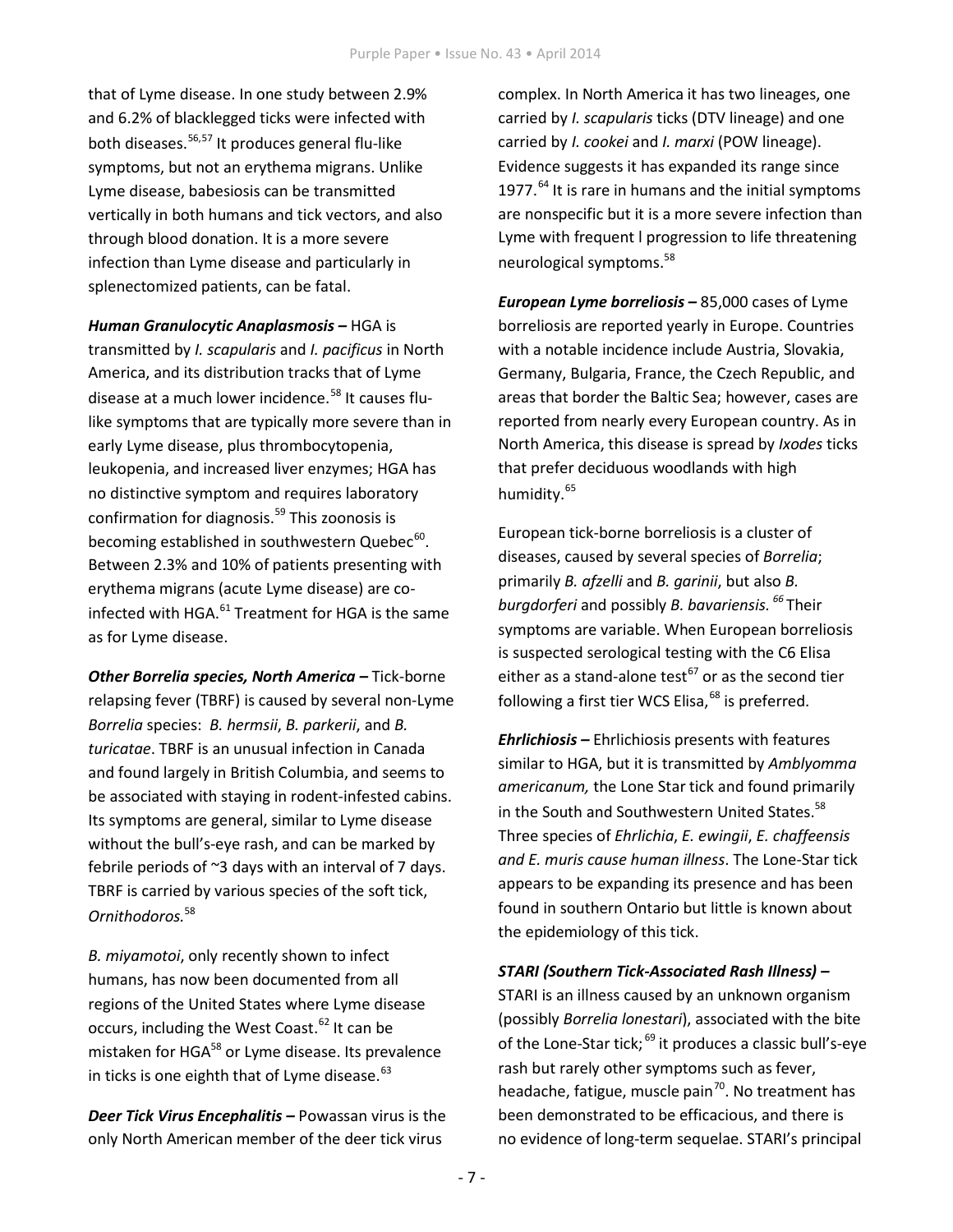clinical significance is its propensity to cause a falsepositive diagnosis of Lyme disease. An analysis of different treatment strategies suggests that whenever a patient presents with an EM rash and possible exposure to both LD and STARI, presumptive treatment for Lyme disease is indicated. 71

Wormser et al.<sup>72</sup> reported the following clinical differences between LD and STARI:

● STARI patients experience symptoms other than EM less often (19% vs. 76%)

### **References**

 $1$  Ogden NH, Lindsay LR, Morshed M, Sockett PN, Artsob H. The emergence of Lyme disease in Canada. Canadian Medical Association Journal. 2009;180(12):1221-4.

<sup>2</sup> Wormser GP. Early Lyme disease. New England Journal of Medicine. 2006;354(26):2794-801.

 $3$  Edlow JA. Diagnosing Lyme Disease: Getting the details right. Comment on "Infecting the Electrocardiogram" Diagnosing Lyme Disease. Archives of internal medicine. 2012;172(21):1625-6.

<sup>4</sup> Kaluarachchi D, Mendez M, Khanna S. Diagnostic dilemma: Lyme arthritis vs. acute bacterial arthritis. 2012.

 $<sup>5</sup>$  Nichols C, Windemuth B. Lyme disease: From early</sup> localized disease to post-Lyme Disease Syndrome. The Journal for Nurse Practitioners. 2013;9(6):362-7.

<sup>6</sup> Wormser GP, Dattwyler RJ, Shapiro ED, Halperin JJ, Steere AC, Klempner MS, et al. The clinical assessment, treatment, and prevention of Lyme disease, human granulocytic anaplasmosis, and babesiosis: clinical practice guidelines by the Infectious Diseases Society of America. Clinical Infectious Diseases. 2006;43(9):1089- 134.

<sup>7</sup> Lantos PM, Auwaerter PG, Wormser GP. A Systematic Review of Borrelia burgdorferi morphologic variants does not support a role in chronic Lyme disease. Clinical Infectious Diseases. 2013:cit810.

<sup>8</sup> Feder Jr HM, Johnson BJ, O'Connell S, Shapiro ED, Steere AC, Wormser GP. A critical appraisal of "chronic Lyme disease". New England Journal of Medicine. 2007;357(14):1422-30.

- The STARI EM rash is more likely to be circular in shape, and to have central clearing (76% vs. 22%)
- STARI patients less likely to have multiple lesions, and the lesions are smaller (6-10 cm vs. 6-28 cm)

STARI should be considered in the differential whenever a patient presents with erythema migrans and a history of exposure south of Virginia. Virginia and Maryland are currently the two states with the greatest overlap between STARI and Lyme disease.

<sup>10</sup> Public Health Notice: Lyme Disease [Internet]. Ottawa: Public Health Agency of Canada: Lyme Disease [2014] – [cited 2014 Jan. 27]. Available from [http://www.phac](http://www.phac-aspc.gc.ca/phn-asp/2013/lyme-0730-eng.php)[aspc.gc.ca/phn-asp/2013/lyme-0730-eng.php](http://www.phac-aspc.gc.ca/phn-asp/2013/lyme-0730-eng.php)

<sup>11</sup> Lyme Disease Incidence Rates by State, 2003-2012 [Internet]. Atlanta: Centers for Disease Control and Prevention: Lyme Disease [2013] – [cited 2014 Jan. 27]. Available from:

[http://www.cdc.gov/lyme/stats/chartstables/incidenceby](http://www.cdc.gov/lyme/stats/chartstables/incidencebystate.html) [state.html](http://www.cdc.gov/lyme/stats/chartstables/incidencebystate.html)

<sup>12</sup> Henry B, Morshed M. Lyme disease in British Columbia: Are we really missing an epidemic? British Columbia Medical Journal. 2011;53(5).

13 Health Information Lyme Disease [Internet]. Edmonton: Government of Alberta: Alberta Health: Health Information [2013] – [cited 2014 Jan. 27]. Available from: [http://www.health.alberta.ca/health](http://www.health.alberta.ca/health-info/lyme-disease.html)[info/lyme-disease.html](http://www.health.alberta.ca/health-info/lyme-disease.html)

14 Public Health Lyme Disease [Internet]. Saskatoon: Saskatchewan Ministry of Health: Public Health: Prevention and Protection: Disease Prevention: Lyme Disease [2012] – [cited 2014 Jan. 27]. Available from: <http://www.health.gov.sk.ca/lyme-disease>

<sup>15</sup> Reported Cases of Lyme Disease in Manitoba [Internet]. Winnipeg: Government of Manitoba: Manitoba Health: Public Health: Environmental Health: Lyme Disease [2013] – [cited 2014 Jan. 27]. Available from: <http://www.gov.mb.ca/health/lyme/stats.html>

<sup>16</sup> Sider D, Patel S, Russell C, Jain-Sheehan N, Moore S. Technical Report: Update on Lyme Disease Prevention and Control. Toronto (ON): Public Health Ontario; 2012 Feb. 22p.

<sup>&</sup>lt;sup>9</sup> Kuehn BM. CDC Estimates 300 000 US Cases of Lyme Disease Annually Medical News & Perspectives. JAMA. 2013;310(11):1110.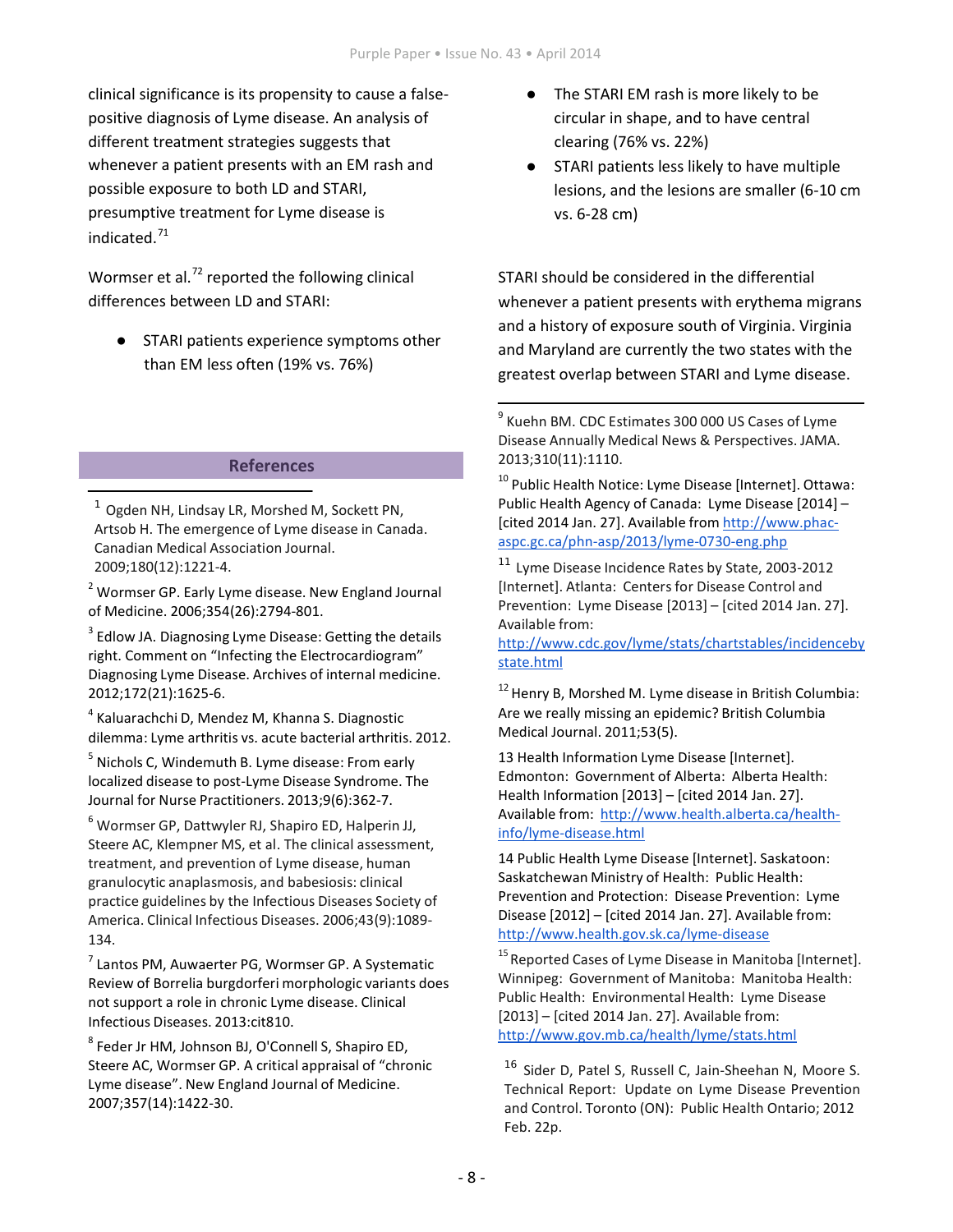<sup>17</sup> Portail santé mieux-être, Lyme Disease [Internet]. Quebec City: Government of Quebec: Wellness Health Portal [2013] – [cited 2014 Jan. 27]. Available from: [http://sante.gouv.qc.ca/en/problemes-de](http://sante.gouv.qc.ca/en/problemes-de-sante/maladie-de-lyme/)[sante/maladie-de-lyme/](http://sante.gouv.qc.ca/en/problemes-de-sante/maladie-de-lyme/)

<sup>18</sup> Office of the Chief Medical Officer of Health, Communication [Internet]. Fredericton: Office of the Chief Medical Officer of Health: Brief reference for Lyme disease [2012] – [cited 2014 Jan. 27]. Available from:

[http://www2.gnb.ca/content/dam/gnb/Departments/h](http://www2.gnb.ca/content/dam/gnb/Departments/hs/pdf/en/CDC/HealthProfessionals/LymeDiseaseAug2012.pdf) [s/pdf/en/CDC/HealthProfessionals/LymeDiseaseAug20](http://www2.gnb.ca/content/dam/gnb/Departments/hs/pdf/en/CDC/HealthProfessionals/LymeDiseaseAug2012.pdf) [12.pdf](http://www2.gnb.ca/content/dam/gnb/Departments/hs/pdf/en/CDC/HealthProfessionals/LymeDiseaseAug2012.pdf)

<sup>19</sup> Population Health Assessment and Surveillance. Lyme Disease: A Report on Lyme Disease Epidemiology and Surveillance in Nova Scotia. Halifax: Nova Scotia Department of Health and Wellness; 2012 April 25 pages

<sup>20</sup> Communicable Disease Prevention and Control Services, BC Centre for Disease Control. British Columbia Annual Survey of Reportable Diseases. Vancouver: Provincial Health Services Authority; 2013 Sept. 128 p.

<sup>21</sup> Ontario Agency for Health Protection and Promotion (Public Health Ontario). Vector-borne diseases 2012 summary report. Toronto, ON: Queen's Printer for Ontario; 2013.

22 Chief Public Health Office, Lyme Disease [Internet]. Charlottetown: Government of Prince Edward Island: Department of Health and Wellness [2013] – [cited 2014 Jan 27]. Available from:

### <http://www.gov.pe.ca/health/LymeDisease>

<sup>23</sup> Directeur de santé publique de Montréal, Gouvernement du Québec [Internet]. Montreal: Maladie de Lyme [2014] – [cited 2014 Jan 27]. Available from: [http://www.dsp.santemontreal.qc.ca/dossiers\\_thematiq](http://www.dsp.santemontreal.qc.ca/dossiers_thematiques/infections_et_intoxications/thematiques/maladie_de_lyme/problematique.html) [ues/infections\\_et\\_intoxications/thematiques/maladie\\_de](http://www.dsp.santemontreal.qc.ca/dossiers_thematiques/infections_et_intoxications/thematiques/maladie_de_lyme/problematique.html) [\\_lyme/problematique.html](http://www.dsp.santemontreal.qc.ca/dossiers_thematiques/infections_et_intoxications/thematiques/maladie_de_lyme/problematique.html)

<sup>24</sup> Animal Health Division, Department of Natural Resources. Lyme Disease in Newfoundland. St. John's: Government of Newfoundland; 2011 July 2p.

<sup>25</sup> Government of Manitoba. Lyme Disease Update: Established Blacklegged Tick populationsidentified in Manitoba [Internet]. Winnipeg: Government of Manitoba [2012] – [cited 2014 Jan 27]. Available from: <http://news.gov.mb.ca/news/?item=13372>

<sup>26</sup> Stanek G, Wormser GP, Gray J, Strle F. Lyme borreliosis. The Lancet. 2012;379(9814):461-73.

<sup>27</sup> Tsao JI. Reviewing molecular adaptations of Lyme borreliosis spirochetes in the context of reproductive fitness in natural transmission cycles. Veterinary research. 2009;40(2):1.

<sup>28</sup> Goldstein I, Black M, Leydet Jr B, Vidrine S. Hitting the target: Lyme or STARI? The Journal of the Louisiana State Medical Society 2012;165(2):83-7.

<sup>29</sup> Scott JD, Anderson JF, Durden LA. Widespread dispersal of Borrelia burgdorferi-infected ticks collected from songbirds across Canada. Journal of Parasitology. 2012;98(1):49-59.

 $30$  Rogic A, Tessier N, Legendre P, Lapointe FJ, Millien V. Genetic structure of the white-footed mouse in the context of the emergence of Lyme disease in southern Québec. Ecology and Evolution. 2013.

 $31$  Bouchard C, Beauchamp G, Nguon S, Trudel L, Milord F, Lindsay L, et al. Associations between *Ixodes scapularis*  ticks and small mammal hosts in a newly endemic zone in southeastern Canada: Implicationsfor *Borrelia burgdorferi* transmission. Ticks and tick-borne Diseases. 2011;2(4):183-90.

<sup>32</sup> Smith Jr RP, Muzaffar SB, Lavers J, Lacombe EH, Cahill BK, Lubelczyk CB, et al. Borrelia garinii in seabird ticks (Ixodes uriae), Atlantic coast, North America. Emerging infectious diseases. 2006;12(12):1909.

<sup>33</sup> Gómez-Díaz E, Boulinier T, Sertour N, Cornet M, Ferquel E, McCoy KD. Genetic structure of marine Borrelia garinii and population admixture with the terrestrial cycle of Lyme borreliosis. Environmental Microbiology. 2011;13(9):2453-67.

<sup>34</sup> Eisen RJ, Piesman J, Zielinski-Gutierrez E, Eisen L. What do we need to know about disease ecology to prevent Lyme disease in the Northeastern United States? Journal of Medical Entomology. 2012;49(1):11-22.

<sup>35</sup> Diuk-Wasser MA, Gatewood Hoen A, Cislo P, Brinkerhoff R, Hamer SA, Rowland M, et al. Human risk of infection with Borrelia burgdorferi, the Lyme disease agent, in eastern United States. American Journal of Tropical Medicine and Hygiene. 2012;86(2):320.

<sup>36</sup> Connally NP, Ginsberg HS, Mather TN. Assessing peridomestic entomological factors as predictors for Lyme disease. Journal of Vector Ecology. 2006;31(2):364-70.

<sup>37</sup> Dept. of Entomology:

[http://labs.russell.wisc.edu/wisconsin-ticks/ixodes](http://labs.russell.wisc.edu/wisconsin-ticks/ixodes-scapularis-life-cycle/)[scapularis-life-cycle/](http://labs.russell.wisc.edu/wisconsin-ticks/ixodes-scapularis-life-cycle/)

<sup>38</sup> Piesman J, Gern L. Lyme borreliosis in Europe and North America. Parasitology-Cambridge. 2004;129:S191.

<sup>39</sup> Levy S. The Lyme Disease debate host biodiversity and human disease risk. Environmental Health Perspectives. 2013;121(4):a120.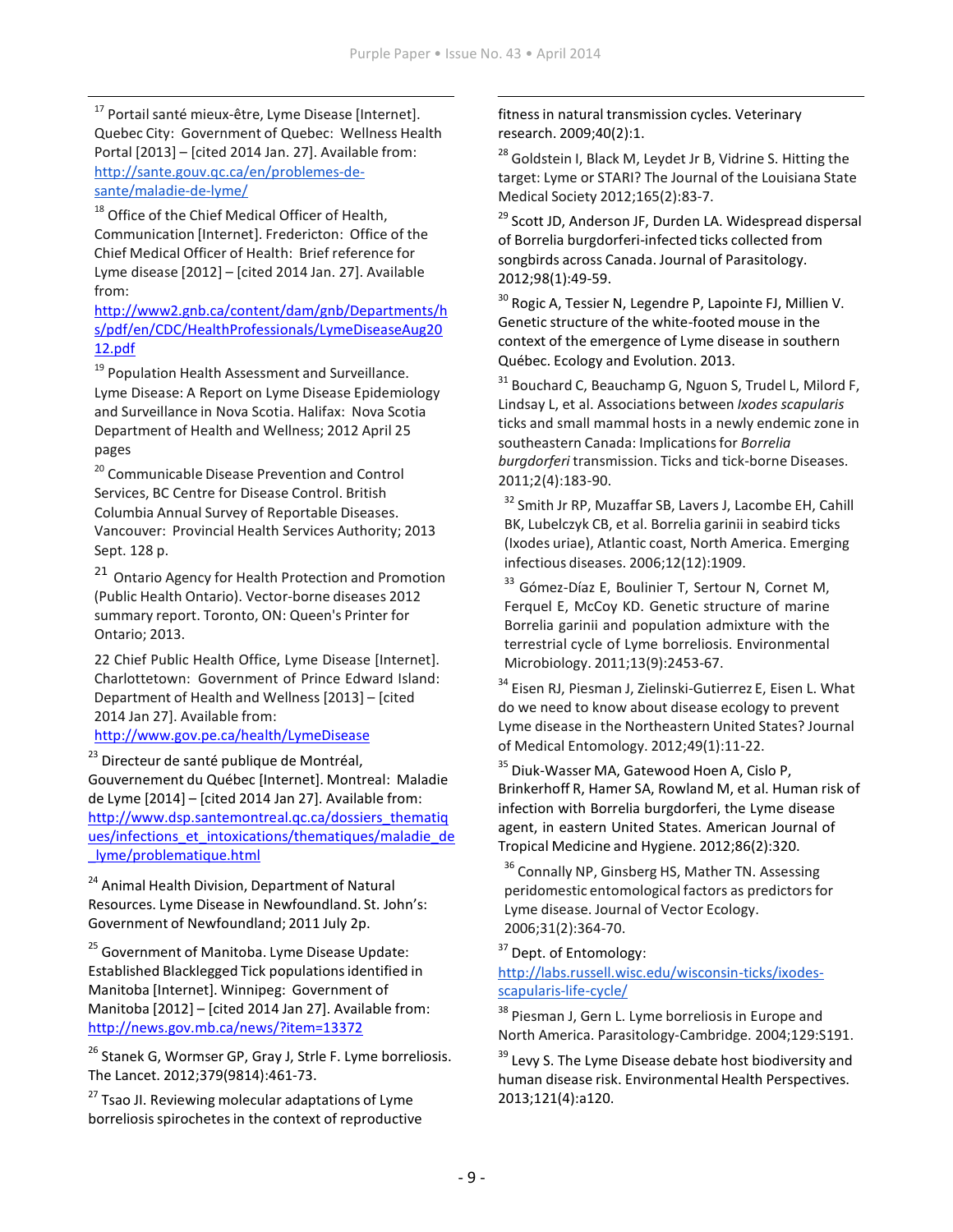<sup>40</sup> Léger E, Vourc'h G, Vial L, Chevillon C, McCoy KD. Changing distributions of ticks: causes and consequences. Experimental and Applied Acarology. 2013;59(1-2):219-44.

<sup>41</sup> Ogden NH, Mechai S, Margos G. Changing geographic ranges of ticks and tick-borne pathogens: drivers, mechanisms and consequencesfor pathogen diversity. Frontiersin cellular and infection microbiology. 2013;3.

<sup>42</sup> Piesman J. Ecology of Borrelia burgdorferi sensu lato in North America. Lyme Borreliosis: Biology of the Infectious Agents and Epidemiology of Disease CABI Publishing. 2001:223-49.

<sup>43</sup> Koffi JK, Leighton PA, Pelcat Y, Trudel L, Lindsay LR, Milord F, et al. Passive surveillance for I. scapularis ticks: enhanced analysisfor early detection of emerging Lyme disease risk. Journal of medical entomology. 2012;49(2):400-9.

<sup>44</sup> Ostfeld RS, Canham CD, Oggenfuss K, Winchcombe RJ, Keesing F. Climate, deer, rodents, and acorns as determinants of variation in Lyme-disease risk. PLoS Biology. 2006;4(6):e145.

<sup>45</sup> Guerra M, Walker E, Jones C, Paskewitz S, Cortinas MR, Stancil A, et al. Predicting the Risk of Lyme Disease: Habitat Suitability for *Ixodes scapularis*in the North Central United States. 2002.

<sup>46</sup> Lyme Disease and other Tick-Borne diseases: information for health professionals [Internet]. Ottawa: Public Health Agency of Canada [2013] – [cited 2014 Jan 27]. Available from [http://www.phac-aspc.gc.ca/id](http://www.phac-aspc.gc.ca/id-mi/tickinfo-eng.php#surv)[mi/tickinfo-eng.php#surv](http://www.phac-aspc.gc.ca/id-mi/tickinfo-eng.php#surv)

<sup>47</sup> Scott JD, Fernando K, Banerjee SN, Durden LA, Byrne SK, Banerjee M, et al. Birds disperse ixodid (Acari: Ixodidae) and Borrelia burgdorferi-infected ticks in Canada. Journal of Medical Entomology. 2001;38(4):493- 500.

<sup>48</sup> Scott JD, Lee MK, Fernando K, Durden LA, Jorgensen DR, Mak S, et al. Detection of Lyme disease spirochete, Borrelia burgdorferi sensu lato, including three novel genotypesin ticks (Acari: Ixodidae) collected from songbirds(Passeriformes) across Canada. Journal of Vector Ecology. 2010;35(1):124-39.

<sup>49</sup> Ogden N, Lindsay L, Hanincová K, Barker I, Bigras-Poulin M, Charron D, et al. Role of migratory birds in introduction and range expansion of Ixodes scapularis ticks and of Borrelia burgdorferi and Anaplasma phagocytophilum in Canada. Applied and Environmental Microbiology. 2008;74(6):1780-90.

<sup>50</sup> Tuite AR, Greer AL, Fisman DN. Effect of latitude on the rate of change in incidence of Lyme disease in the United States. Canadian Medical Association Open Access Journal. 2013;1(1):E43-E7.

<sup>51</sup> Leighton PA, Koffi JK, Pelcat Y, Lindsay LR, Ogden NH, Predicting the speed of tick invasion: an empirical model of range expansion for the Lyme disease vector Ixodes scapularis in Canada. Journal of Applied Ecology. 2012;49(2):457-64.

<sup>52</sup> Leighton PA, Koffi JK, Pelcat Y, Lindsay LR, Ogden NH. Predicting the speed of tick invasion: an empirical model of range expansion for the Lyme disease vector Ixodes scapularis in Canada. Journal of Applied Ecology. 2012;49(2):457-64.

<sup>53</sup> Ogden NH, Lindsay LR, Leighton PA. Predicting the rate of invasion of the agent of Lyme disease Borrelia burgdorferi. Journal of Applied Ecology. 2013.

<sup>54</sup> Brownstein JS, Holford TR, Fish D. Effect of climate change on Lyme disease risk in North America. EcoHealth. 2005;2(1):38-46.

<sup>55</sup> Chowdri HR, Gugliotta JL, Berardi VP, Goethert HK, Molloy PJ, Sterling SL, et al. Borrelia miyamotoi infection presenting as human granulocytic anaplasmosis: A case report. Annals of internal medicine. 2013;159(1):21-7.

<sup>56</sup> Chan K, Marras SA, Parveen N. Sensitive multiplex PCR assay to differentiate Lyme spirochetes and emerging pathogens Anaplasma phagocytophilumand Babesia microti. BMC microbiology. 2013;13(1):295.

57 Schulze TL, Jordan RA, Healy SP, Roegner VE. Detection of Babesia microti and Borrelia burgdorferi in Host-Seeking Ixodes scapularis(Acari: Ixodidae) in Monmouth County, New Jersey. Journal of medical entomology. 2013;50(2):379-83.

<sup>58</sup> Centers for Disease Control and Prevention. Tickborne Diseases of the United States. Atlanta: U.S. Department of Health and HumanServices; 2013 21 pages

<sup>59</sup> Wormser GP, Aguero-Rosenfeld ME, Cox ME, Nowakowski J, Nadelman RB, Holmgren D, et al. Differences and similarities between culture-confirmed human granulocytic anaplasmosis and early Lyme disease. Journal of Clinical Microbiology. 2013;51(3):954- 8.

<sup>60</sup> Bouchard CPA, Leighton G, Beauchamp S, Nguon L, Trudel F, Milord LR, Lindsay C, Bélanger and Ogden NH. Harvested white-tailed deer as sentinel hosts for early establishing Ixodes scapularis populations and risk from vector-borne zoonosesin Southeastern Canada. Journal of Medical Entomology 2013; 50 (2): 384-393.

<sup>61</sup> Horowitz HW, Aguero-Rosenfeld ME, Holmgren D, McKenna D, Schwartz I, Cox ME, et al. Lyme Disease and Human Granulocytic Anaplasmosis coinfection: Impact of case definition on coinfection rates and illness severity. Clinical Infectious Diseases. 2013;56(1):93-9.

<sup>62</sup> Krause PJ, Narasimhan S, Wormser GP, Rollend L, Fikrig E, Lepore T, et al. Human Borrelia miyamotoi infection in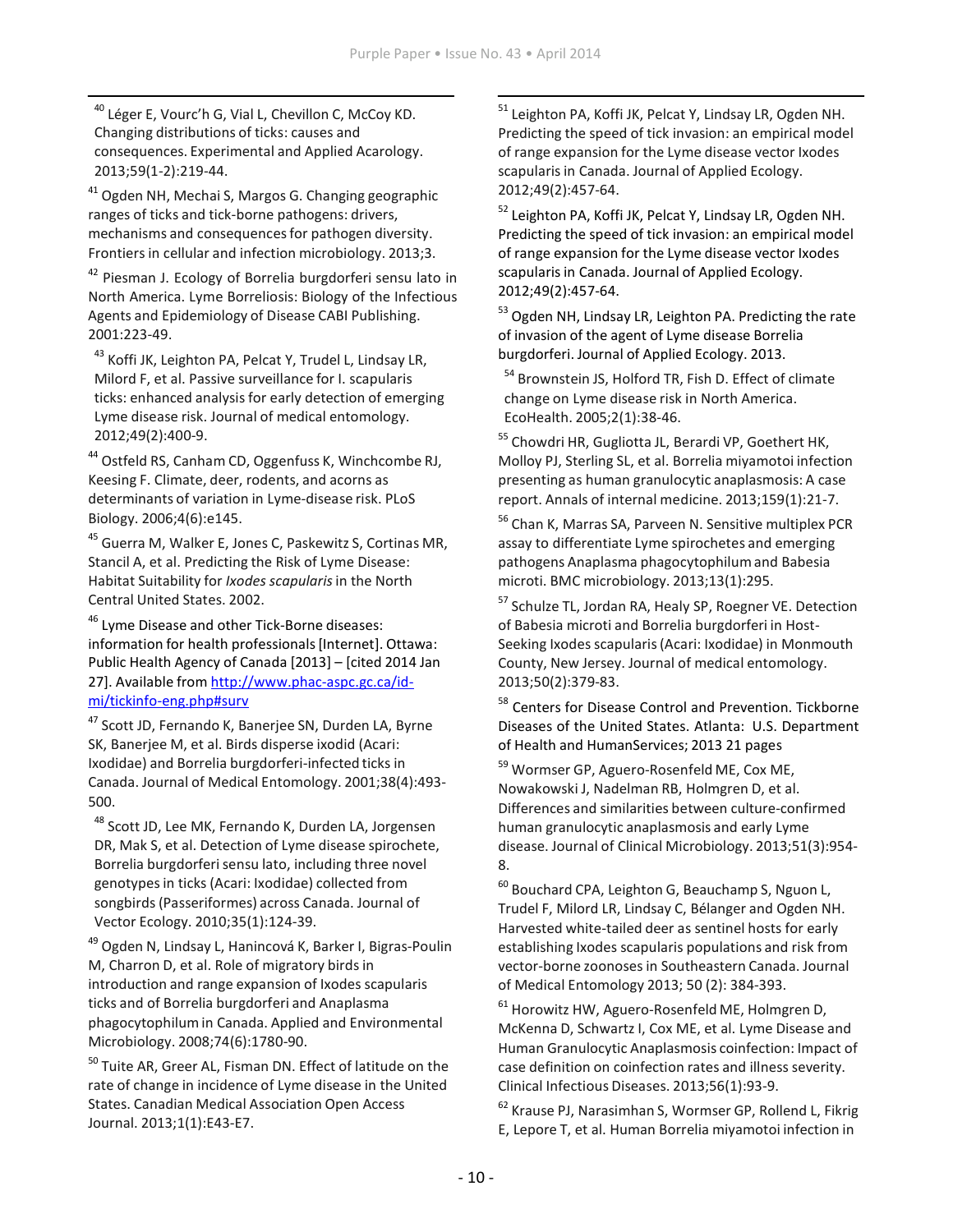the United States. New England Journal of Medicine. 2013;368(3):291-3.

<sup>63</sup> Barbour AG, Bunikis J, Travinsky B, Hoen AG, Diuk-Wasser MA, Fish D, et al. Niche partitioning of Borrelia burgdorferi and Borrelia miyamotoi in the same tick vector and mammalian reservoir species. The American journal of tropical medicine and hygiene. 2009;81(6):1120.

<sup>64</sup> Anderson JF, Armstrong PM. Prevalence and genetic characterization of Powassan virus strainsinfecting Ixodes scapularis in Connecticut. The American Journal of Tropical Medicine and Hygiene. 2012;87(4):754-9.

<sup>65</sup> Lindgren E, Jaenson TG. Lyme borreliosis in Europe: Influences of climate and climate change, epidemiology, ecology and adaptation measures. WHO Regional Office for Europe Copenhagen; 2006.

<sup>66</sup> Stanek G, Fingerle V, Hunfeld KP, Jaulhac B, Kaiser R, Krause A, et al. Lyme borreliosis: Clinical case definitions for diagnosis and management in Europe. Clinical Microbiology and Infection. 2011;17(1):69-79.

<sup>67</sup> Wormser GP, Tang AT, Schimmoeller NR, Bittker S, Cooper D, Visintainer P, et al. Utility of serodiagnostics designed for use in the United States for detection of Lyme borreliosis acquired in Europe and vice versa. Medical microbiology and immunology. 2013:1-7.

<sup>68</sup> Branda JA, Strle F, Strle K, Sikand N, Ferraro MJ, Steere AC. Performance of United States serologic assays in the diagnosis of Lyme Borreliosis acquired in Europe. Clinical Infectious Diseases. 2013.

<sup>69</sup> Goldstein I, Black M, Leydet Jr B, Vidrine S. Hitting the target: Lyme or STARI? The Journal of the Louisiana State Medical Society. 2012;165(2):83-7.

<sup>70</sup> Southern Tick Associate Rash Illness: Symptoms, Diagnosis and Treatment [Internet]. Atlanta: Centersfor Disease Control and Prevention [2012] – [cited 2014 Jan 27]. Available from <http://www.cdc.gov/stari/symptoms/>

<sup>71</sup> Lantos PM, Brinkerhoff RJ, Wormser GP, Clemen R. Empiric antibiotic treatment of erythema migrans-like skin lesions as a function of geography: A clinical and cost effectiveness modeling study. Vector-Borne and Zoonotic Diseases. 2013;13(12):877-83.

<sup>72</sup> Wormser GP, Masters E, Nowakowski J, McKenna D, Holmgren D, Ma K, et al. Prospective clinical evaluation of patients from Missouri and New York with erythema migrans-like skin lesions. Clinical Infectious Diseases. 2005;41(7):958-65.

*Production of this document has been made possible through a financial contribution from the Public Health Agency of Canada through funding for the National Collaborating Centre for Infectious Diseases (NCCID). The views expressed herein do not necessarily represent the views of the Public Health Agency of Canada.*

*This document is available in its entirety in electronic format (PDF) on the web site of the National Collaborating Centre for Infectious Diseases at* [www.nccid.ca.](http://www.nccid.ca/)

*Information contained in the document may be cited provided that the source is mentioned.*

*La version française de ce document est disponible au*  [www.ccnmi.ca](http://www.ccnmi.ca/)

*NCCID Project No. 174*